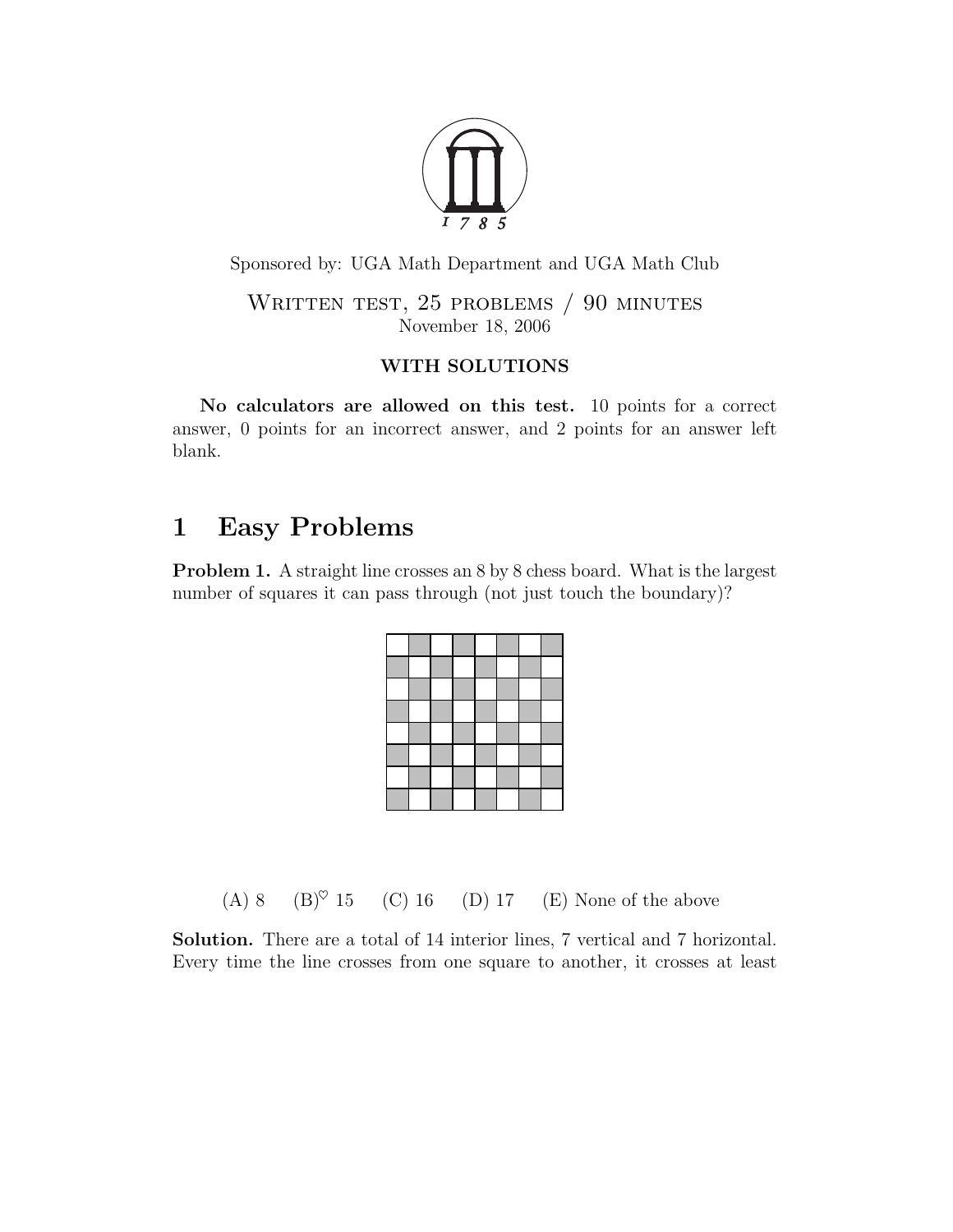one of these interior lines. There is also the starting square. Therefore, the line cannot pass through more than  $1 + 14 = 15$  squares. The number 15 is possible, by considering a line close to a main diagonal.

Problem 2. The lion always lies on Mondays, Tuesdays, and Wednesdays, but always tells the truth on the other days. The unicorn always lies on Thursdays, Fridays, and Saturdays, but always tells the truth on the other days. If they both announce to you, "I told lies yesterday," what day is it?

- (A) Monday (B) Wednesday  $(C)^\heartsuit$  Thursday (D) Saturday
- (E) None of the above

Solution. One of the animals can announce "I told lies yesterday" only if either (a) he is telling the truth today but lied yesterday or (b) he is lying today but told the truth yesterday. For the lion, these two possible days are Monday and Thursday. For the unicorn, they are Thursday and Sunday. Therefore, it is Thursday.

Problem 3. You go to visit the penguins at the zoo. The penguins live in a very cold circular room with walls made of the glass so that you can see them. You notice one especially cute baby penguin standing against the wall. He waddles 15 feet, bumps into the glass, turns 90 degrees, waddles another 36 feet, bumps into glass again, and falls down. What is the diameter of the penguins' habitat?

(A) 25 (B) 26 (C) 27 (D)<sup> $\heartsuit$ </sup> 39 (E) None of the above

**Solution.** Let the penguin's initial point be  $A$ , the next point  $B$ , and the final point  $C$ . Then we are told that  $A$ ,  $B$ , and  $C$  lie on a circle and that  $\angle ABC = 90^\circ$ . Thus  $AC = \sqrt{15^2 + 36^2} = 39$  is the diameter of the circle. (Better: Recall the standard Pythagorean triple, 5-12-13.)

Problem 4. An ant is hopping from vertex to vertex along the edges of a 4-dimensional hypercube. To how many places can he get in exactly three hops (he can jump back to where he was before)?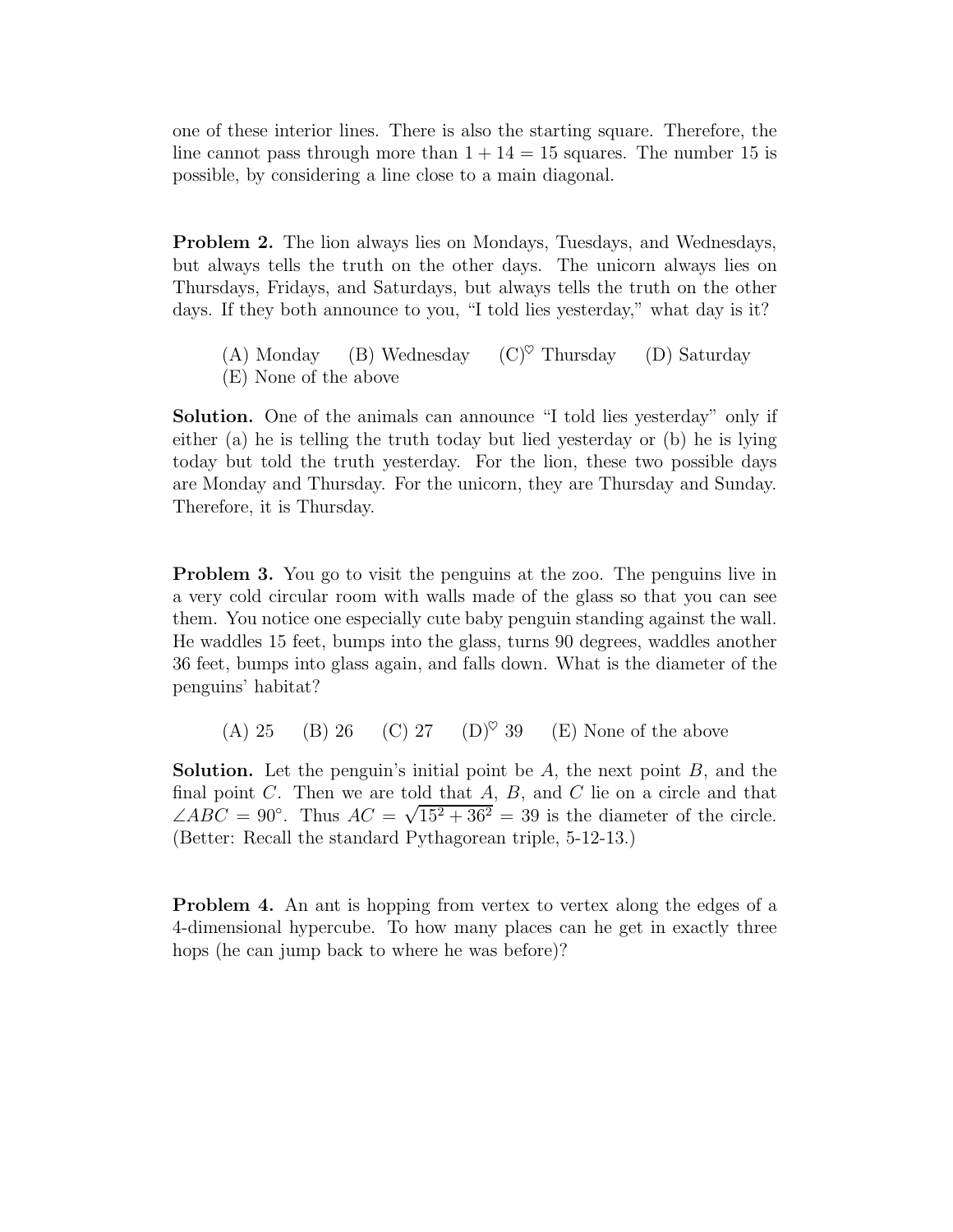

(A) 4 (B)<sup> $\heartsuit$ </sup> 8 (C) 11 (D) 15 (E) None of the above

**Solution.** Consider the cube with the vertices  $(a_1, a_2, a_3, a_4)$  with  $a_i$  all 0 or 1. Suppose the ant starts at the vertex  $(0, 0, 0, 0)$ . Then after exactly three hops he will be either at a vertex with exactly three 1's or exactly one 1's. There are 4 vertices of each kind.

Problem 5. A king rules over a vast subset of the Cartesian plane, including a river which occupies all points  $(x, y)$  such that  $0 \lt y \lt 1$ . The king wishes to build a road from his castle at  $(-2, -4)$  to the queen's castle at (10, 3) that will include a bridge (an interval of length 1 crossing the river at a constant x-coordinate  $x_0$ ). What choice of  $x_0$  minimizes the length of the road?

(A) 4 (B) $\degree$  6 (C) 8 (D) 9 (E) None of the above

**Solution.** Collapse the river. (That is, move all points  $(x, y)$  with  $y \ge 1$ to  $(x, y - 1)$  and forget about the points that used to be part of the river.) Then the shortest path joining the castles is a straight line. This line will intersect the x-axis at  $x_0 = -2 +$ 2 3  $(12) = 6.$ 

**Problem 6.** How many positive integers divide 15! (fifteen factorial)?

(A) 2048 (B) 3168 (C)<sup> $\heartsuit$ </sup> 4032 (D) 4096 (E) None of the above

**Solution.** 15! is divisible by  $\lfloor 15/2 \rfloor + \lfloor 15/4 \rfloor + \lfloor 15/8 \rfloor = 11$  powers of 2, and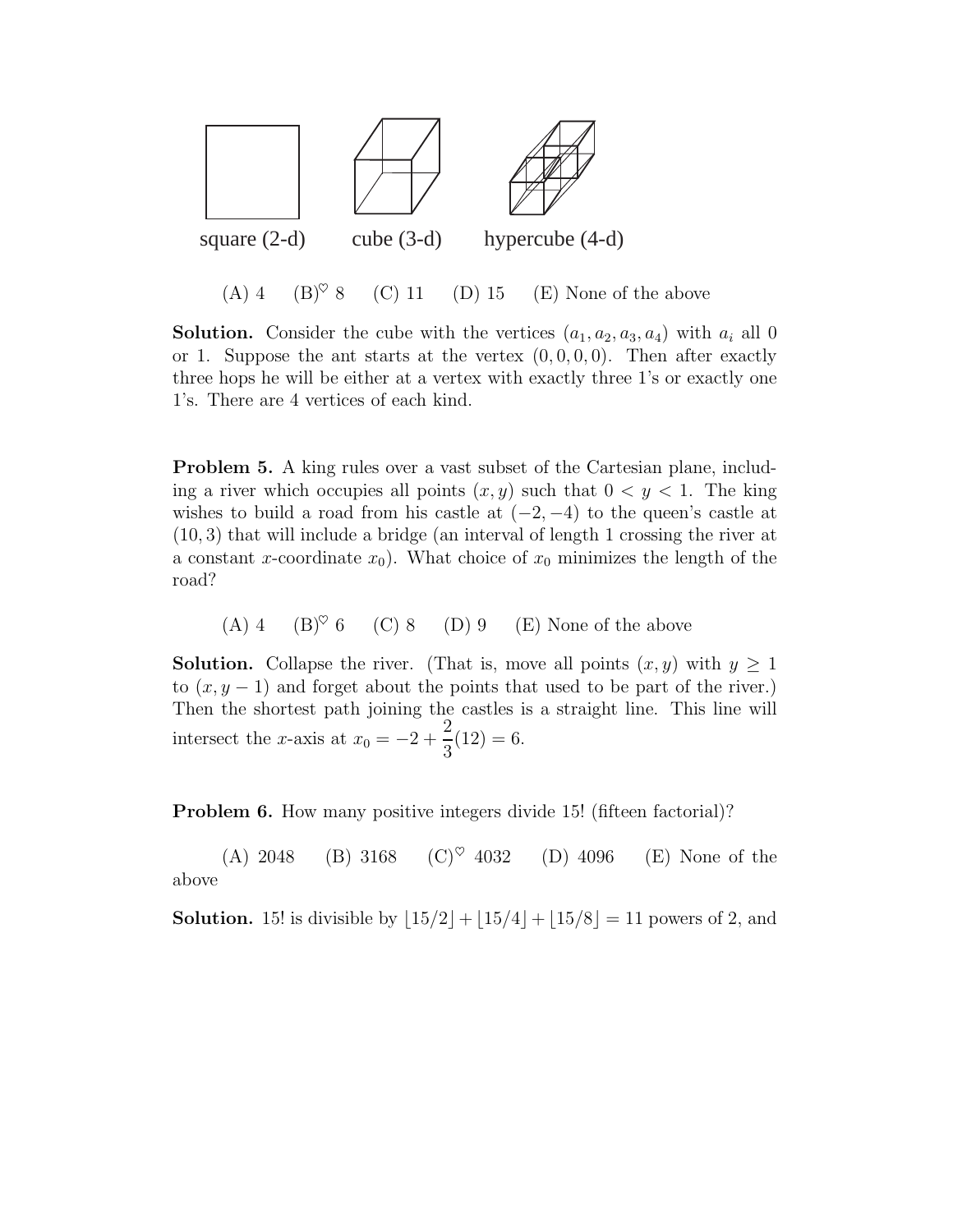$|15/3| + |15/9| = 6$  powers of 3, etc. In other words

$$
15! = 2^{11} \cdot 3^6 \cdot 5^3 \cdot 7^2 \cdot 11 \cdot 13
$$

So it has  $(11 + 1)(6 + 1)(3 + 1)(2 + 1)(1 + 1)(1 + 1) = 4032$  divisors.

Problem 7. How many different rectangles whose length and width are both integers have their area equal to 3 times their perimeter?

(A) 1 (B) 2 (C) 4 (D)<sup> $\heartsuit$ </sup> 5 (E) infinitely many

Solution. Let a and b denote the length and width. Then we must have  $ab = 6(a + b)$ , so  $(a - 6)(b - 6) = 36$ . Since there are 5 distinct ways of factoring 36 (36 =  $1 \cdot 36 = 2 \cdot 18 = 3 \cdot 12 = 4 \cdot 9 = 6 \cdot 6$ ), there are 5 different rectangles. An alternative solution can be obtained by writing  $b =$ 6a  $a - 6$ and thinking about divisibility of integers.

**Problem 8.** What is the largest integer  $n$  that cannot be represented as  $8a + 15b$  with a and b nonnegative integers?

(A) 89 (B)♥ 97 (C) 117 (D) 119 (E) None of the above

**Solution.**  $98 = 6.15 + 8$ ,  $99 = 5.15 + 3.8$ ,  $100 = 4.15 + 5.8$ ,  $101 = 3.15 + 7.8$ ,  $102 = 2 \cdot 15 + 9 \cdot 8$ ,  $103 = 1 \cdot 15 + 11 \cdot 8$ ,  $104 = 13 \cdot 8$ ,  $105 = 7 \cdot 15$ . That gives 8 consecutive numbers. We can now get any larger number by adding a multiple of 8 to one of 98 through 105. If 97 could be expressed as  $8a + 15b$ , note that b would have to be odd, but  $97 - 15$ ,  $97 - 45$ , and  $97 - 75$  are not multiples of 8.

For the general case of relatively prime positive  $m, n > 1$ , the largest number that cannot be written in the form  $ma+nb$  with  $a, b \ge 0$  is  $mn-m-n$ .

Problem 9. Find

$$
\frac{1}{1} + \frac{1}{2} + \frac{2}{2} + \frac{1}{3} + \frac{2}{3} + \frac{3}{3} + \dots + \frac{9}{10} + \frac{10}{10}
$$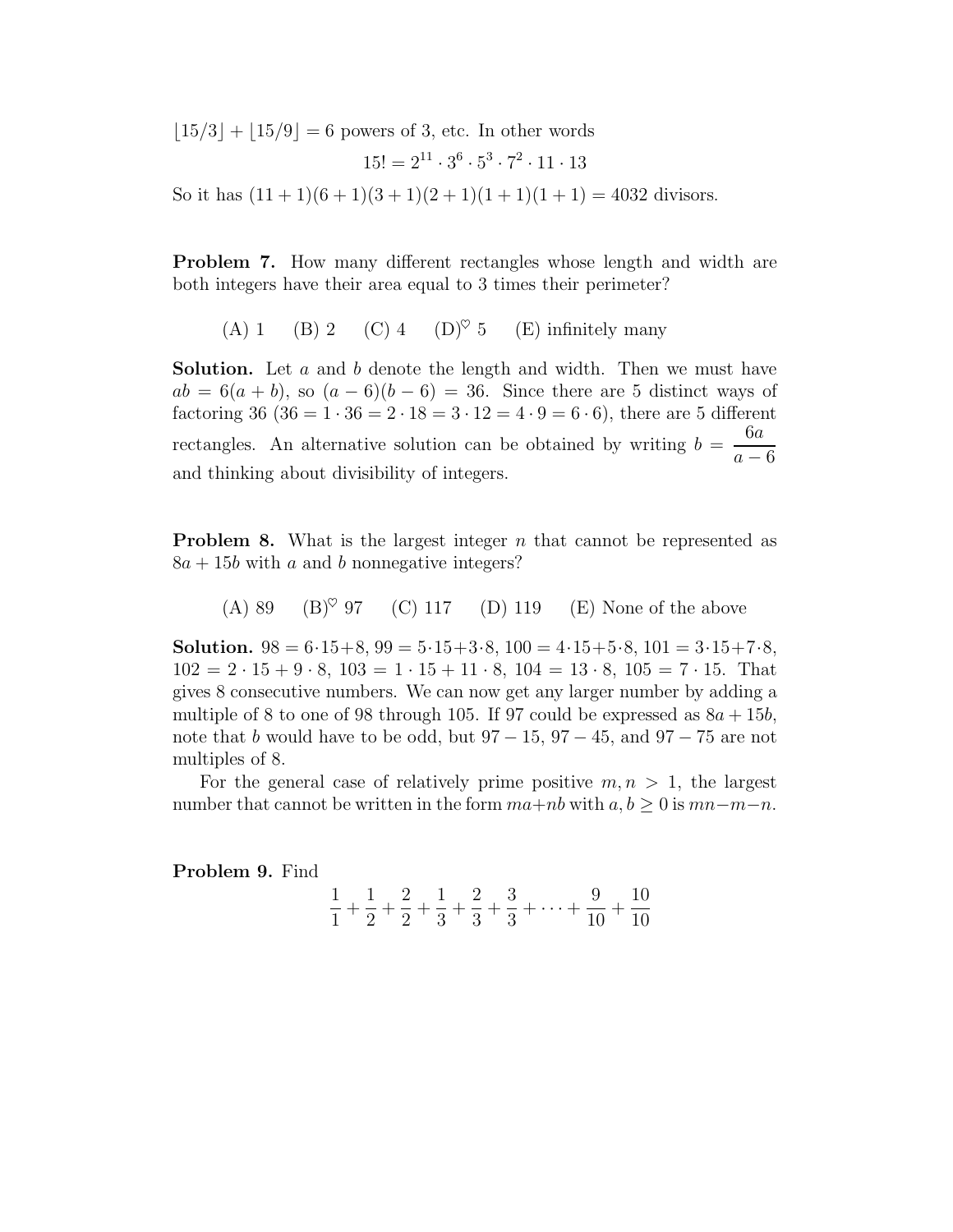$(A) \frac{55}{2}$ 2  $(B)$  30  $(C)^\heartsuit$ 65 2 (D) 37 (E) None of the above

Solution.

$$
\frac{1}{n} + \dots + \frac{n}{n} = \frac{n(n+1)/2}{n} = \frac{n+1}{2}
$$

and

$$
\frac{1+1}{2} + \dots + \frac{10+1}{2} = \frac{1+2+\dots+10}{2} + \frac{10}{2} = \frac{10 \cdot 11/2}{2} + \frac{10}{2} = \frac{65}{2}.
$$

**Problem 10.** A circle is inscribed in a trapezoid  $ABCD$ . If  $\angle DAB$  =  $\angle ABC = 90^{\circ}$  and the circle's point of tangency divides line segment  $\overline{CD}$ into segments of length 2 and 8, what is the perimeter of the trapezoid?



(A) 32 (B)<sup> $\heartsuit$ </sup> 36 (C) 40 (D) 48 (E) None of the above

**Solution.** Joining the other points of tangency  $(E \text{ and } F)$ , we get the following picture:



Note that  $EF$  is a diameter of the circle, and so the perimeter is  $4r + 2$ .  $2 + 2 \cdot 8 = 4r + 20$ . But  $EF = DH$  and  $HC = 8 - 2 = 6$ , so, recognizing a 3-4-5 triangle, we have  $2r = DH = 8$ . So  $r = 4$  and the perimeter is 36.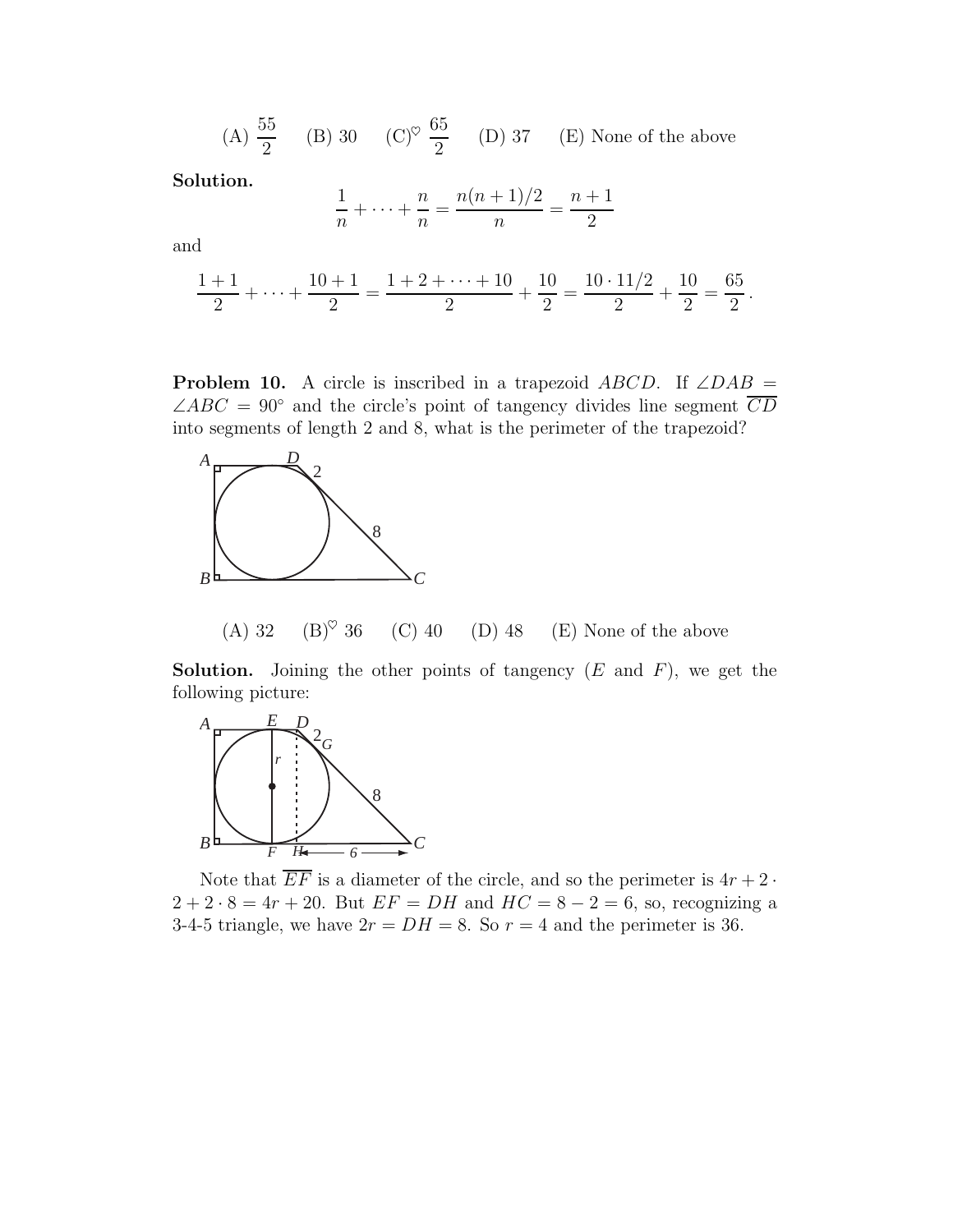## 2 Medium Problems

Problem 11. Ten people each have exactly one unique secret. When one of them calls another, the caller tells every secret he knows, but learns nothing from the person he calls. How many phone calls will be needed in order for each person to know all ten secrets?

 $(A)^\heartsuit$  18 (B) 19 (C) 20 (D) 21 (E) None of the above

**Solution.** We will do this problem for n people and then will take  $n = 10$ .

Everyone must receive a call after  $n-2$  calls have been made, inasmuch as calls up to and including the  $(n-2)$ th can communicate in total at most  $n-2$  secrets, and each person needs to hear  $n-1$  secrets. Thus, the minimum number of calls is  $2n - 2$ . This can be achieved as follows. Let every person call a designated "custodian of the secrets," who then calls everyone back.

Problem 12. Three circles of radius 1 are tangent to one another. What is the radius of the smallest circle that contains all of them?

(A) 2 (B)<sup> $\heartsuit$ </sup> 1 +  $\frac{2\sqrt{3}}{3}$  $\frac{\sqrt{3}}{3}$  (C)  $1 + \sqrt{3}$  $(E)$  None of the above

Solution. The centers of the 3 circles form an equilateral triangle of side 2. The center of the fourth circle must obviously be at the centroid of this triangle. Since the centroid lies 2/3 the way down each median, the distance to a vertex is  $\frac{2\sqrt{3}}{3}$  $\frac{\sqrt{3}}{3}$ , so the radius of the fourth circle is  $1 + \frac{2\sqrt{3}}{3}$  $\frac{\sqrt{3}}{3}$ .

There is a more general *Kissing Theorem* due to Descartes, which says that for four mutually tangent circles the radii must satisfy the following equation:

$$
\left(\frac{1}{a} + \frac{1}{b} + \frac{1}{c} + \frac{1}{d}\right)^2 = 2\left(\frac{1}{a^2} + \frac{1}{b^2} + \frac{1}{c^2} + \frac{1}{d^2}\right)
$$

Plugging in  $a = b = c = 1$  and solving for d gives  $d = -\left(1 + \frac{2}{3}\right)$  $\sqrt{3}$ , and the minus sign appears because the last circle touches the first three "from the other direction." (The other solution corresponds to the small circle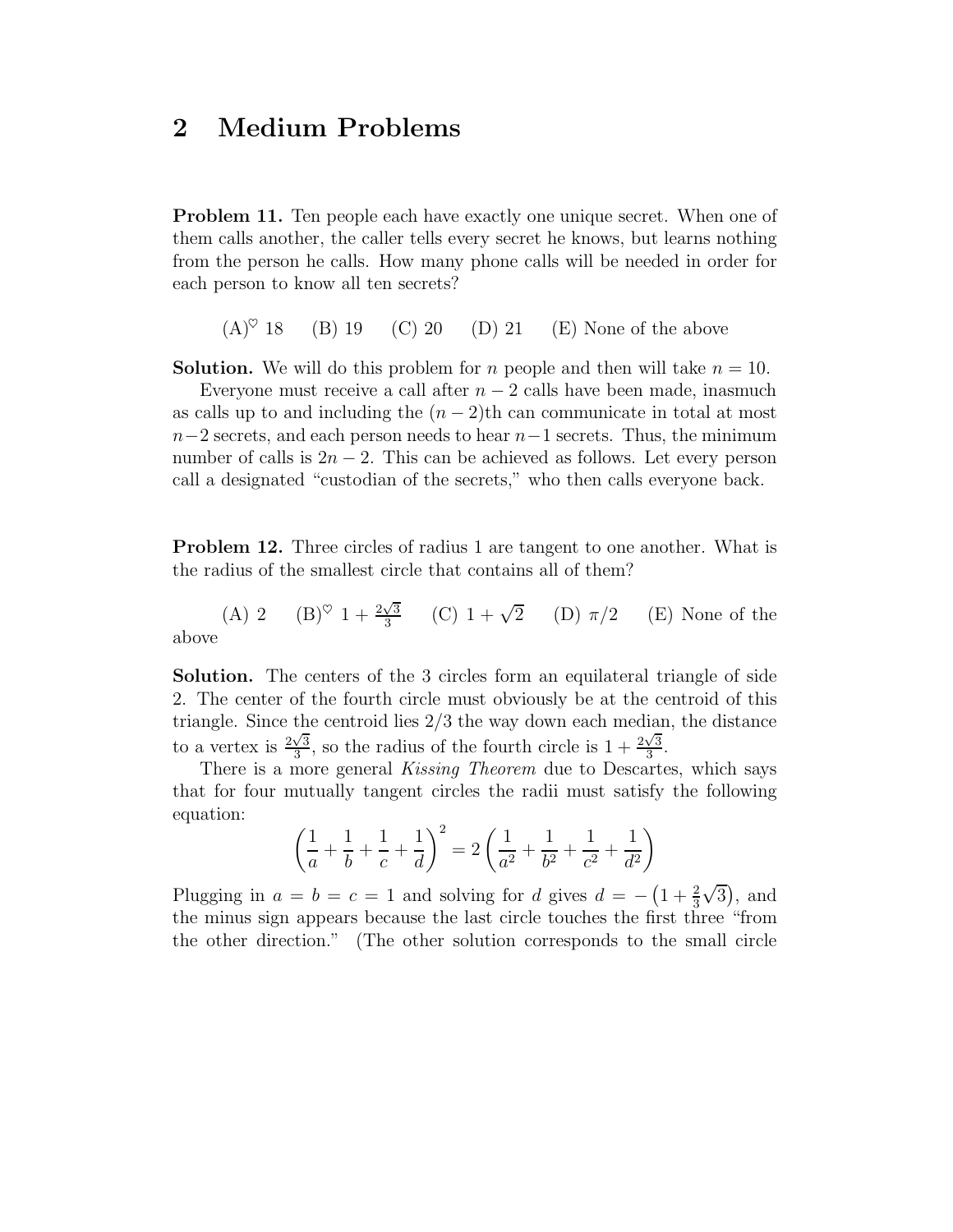internally tangent to all three circles.) The theorem remains true if one of the circles is replaced by a line (a "circle" of radius  $\infty$ ).

Problem 13. The square of an integer has tens digit 7. What is the units digit?

(A) 0 (B) 2 (C) 4 (D)♥ 6 (E) 8

**Solution.** Suppose the original integer has tens digit  $a$  and units digit  $b$ . Since  $(10a + b)^2 = 100a^2 + 20ab + b^2$ , the carry from  $b^2$  must be odd (since 7) is odd), so  $b = 4$  or 6. In either case, the units digit of the square is 6. An example is  $24^2 = 576$ .

**Problem 14.** What is the length of the shortest path from the point  $(-2, 0)$ to  $(2,0)$  that avoids the interior of the circle of radius 1 centered at the origin?

 $(A)^\heartsuit$  2 $\sqrt{3} + \pi/3$  (B) 2 $\sqrt{5}$  (C) 2 +  $\pi$  (D) 2 $\sqrt{5 - 2\sqrt{2}} + \pi/2$ (E) None of the above

**Solution.** The shortest path is obtained by going from  $(-2, 0)$  to the circle along a tangent to the circle, walking around the circle to  $(0, 1)$ , and then continuing symmetrically. By the Pythagorean theorem, the length of the tangent is  $\sqrt{2^2 - 1^2} = \sqrt{3}$ . The arc from the point of tangency to  $(0, 1)$  is  $\pi/6$ . Here's a plausibility argument that the line from the point should be tangent to the circle. If it were not, we could get a shorter path by moving a bit further along the circle: In  $\triangle PQR$ , we know that  $PR < PQ + QR$  (and if  $R$  is very close to  $Q$  on the circle, the discrepancy between the length of



 $\overline{QR}$  and that of arc QR is very small.)

**Problem 15.** How many paths are there starting from  $(0, 0, 0)$  and ending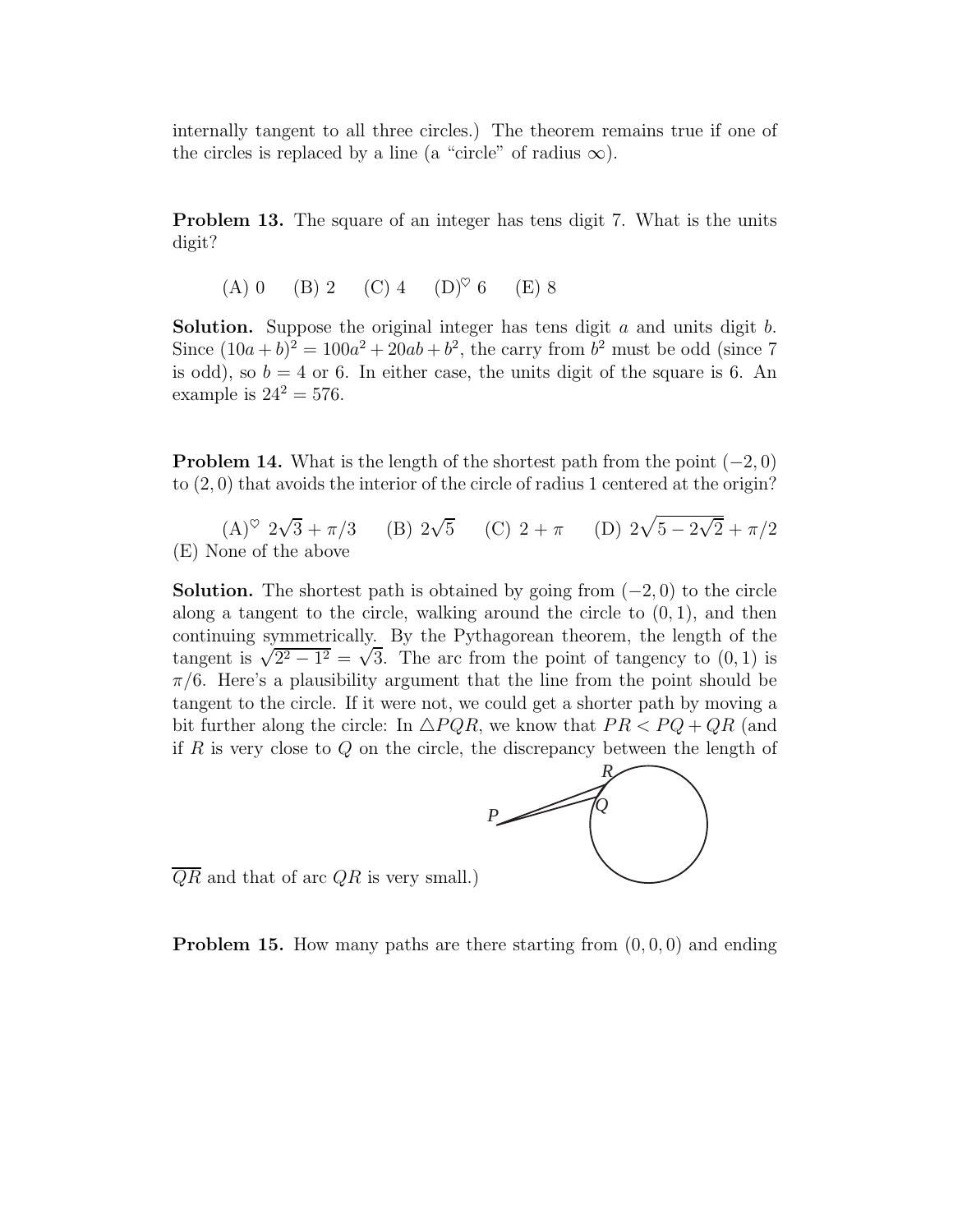at  $(2, 2, 2)$  where each step consists of increasing exactly one of the three coordinates by 1?

 $(A)^\heartsuit$  90 (B) 120 (C) 180 (D) 729 (E) None of the above

**Solution.** Write a letter x (respectively  $y$ ,  $z$ ) every time the x-coordinate is increased (resp. the y-coordinate, the z-coordinate). Then we can write every path in the form  $xxyyzz$ ,  $xxyzyz$ , etc: a combination of 6 letters, with exactly two each of  $x, y$ , and  $z$ . The answer is

$$
\binom{6}{2} \cdot \binom{4}{2} = \frac{6!}{2! \ 4!} \cdot \frac{4!}{2! \ 2!} = \frac{6!}{2! \ 2! \ 2!} = \frac{720}{8} = 90.
$$

Indeed, there are  $\binom{6}{2}$  $_{2}^{6}$ ) ways to choose the places for x and then  $_{2}^{4}$  $_{2}^{4}$ ) ways to choose the places for y.

Perhaps a better way of looking at this is as the multinomial coefficient of 6 choose 2, 2, and 2, written variously as  $\binom{6}{2\ 2\ 2}$  or  $(2; 2; 2)$  and defined as

$$
\binom{a+b+c}{a b c} = \frac{(a+b+c)!}{a! b! c!}.
$$

Problem 16. In how many ways can we arrange 7 (identical) white balls and 5 (identical) black balls in a row so that there is at least one white ball between any two black balls?

(A) 35 (B) 48 (C)♥ 56 (D) 120 (E) None of the above

Solution. We have BWBWBWBWB and 3 spare W which can go anywhere. There are 6 different places to put each W (at either end or with one of the existing W). If we put each W in a different place then there are  $6 \cdot 5 \cdot 4/3!$  $= 20$  possibilities. If we put two in one place and one in another, there are  $6 \cdot 5 = 30$  possibilities. If we put them all in the same place, there are 6 possibilities. Total 56. As a check, put down the 7 W first. Then there are 8 places to put the five B, and each must go in a different place. Hence  $8 \cdot 7 \cdot 6 \cdot 5 \cdot 4/5! = 56.$ 

Problem 17. Find the length of the longest possible geometric progression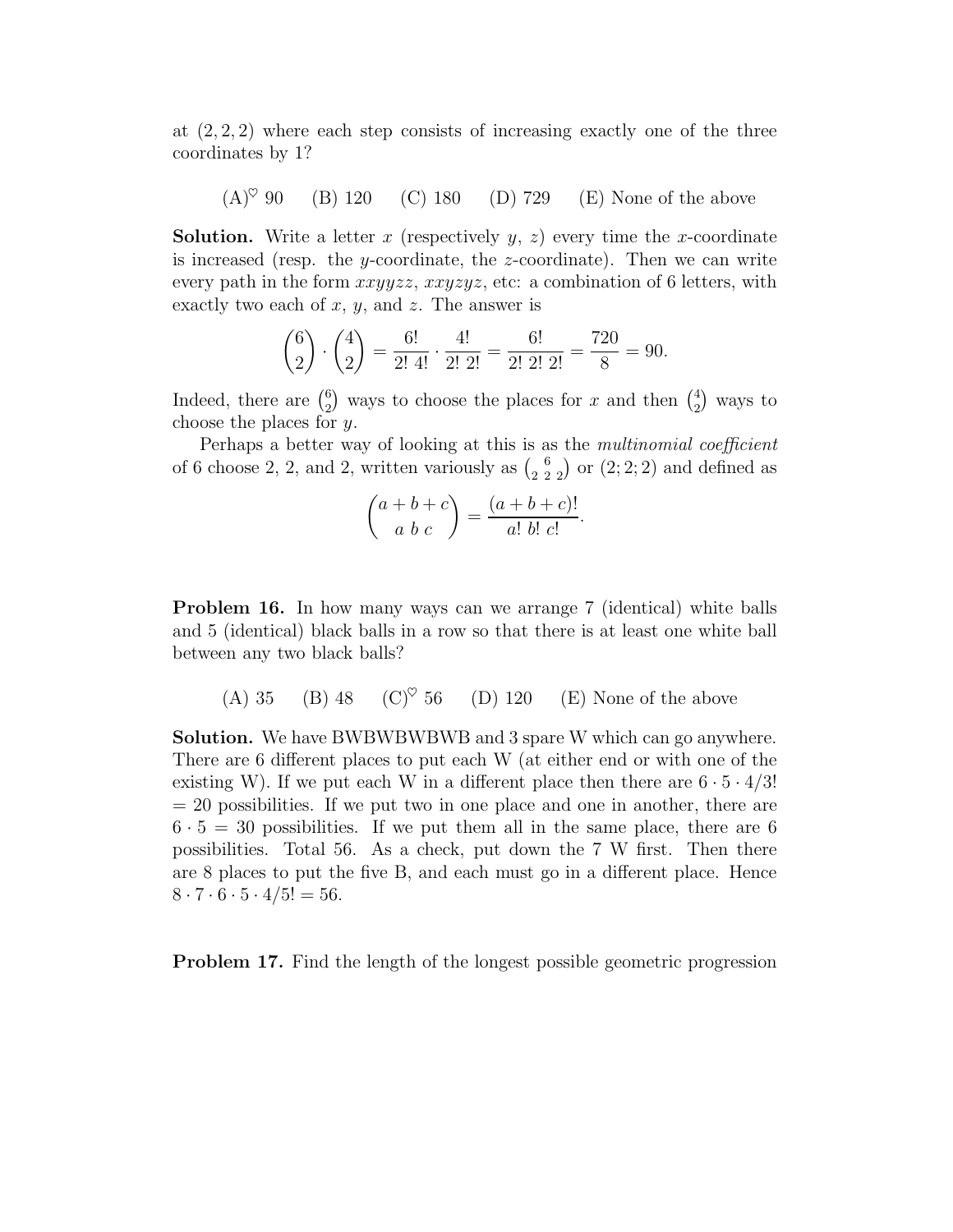in  $\{100, 101, 102, \ldots, 1000\}.$ 

(A) 5 (B)<sup> $\heartsuit$ </sup> 6 (C) 7 (D) 8 (E) None of the above

Solution. 128, 192, 288, 432, 648, 972 has six terms and ratio 3/2. We show it is the best possible.

The ratio must be rational. Suppose it is  $h/k$  (in lowest terms). If there are more than 6 terms, then the first term must be divisible by  $k^6$  and the last term must be divisible by  $h^6$ . Note that we must have  $h \leq 3$ , since  $4^6 > 1000$ . Since  $h > k$ , we must therefore have  $k < 3$ . On the other hand, we cannot have  $k = 1$ , because then the last term is at least  $h^6$  times the first term, which is impossible. So  $k = 2$  and  $h = 3$ . So the first term must be a multiple of 64. The smallest such is 128. But then we only get 6 terms.

**Problem 18.** Suppose  $a, b, c$ , and  $n$  are positive integers. How many solutions of  $n! = a! + b! + c!$  are there? (The different ways of permuting a, b, and c count as the same solution.)

(A) 0  $(B)^{\heartsuit}$  1 (C) 2 (D) 3 (E) None of the above

**Solution.** We must have  $n > a, b, c$  or else  $n! < a! + b! + c!$ . But if  $n > a, b, c$ and  $n > 3$ , then  $n! > 3(n-1)! \ge a! + b! + c!$ . So we must have  $n = 1, 2,$  or 3. It is easy to check that this gives  $3! = 2! + 2! + 2!$  as the only solution.

**Problem 19.** What is the probability of getting no successive heads when one flips a fair coin 7 times in a row?

(A)  $27/128$  (B)  $1/4$  (C)  $33/128$  (D)<sup> $\heartsuit$ </sup> 17/64 (E) None of the above

**Solution.** Let  $a_n$  be the number of heads/tails sequences of length n having no successive heads  $(H)$ . Let's call such sequences "good." Then  $a_1 = 2$ (*H* or *T*) and  $a_2 = 3$  (*HT*, *TH*, or *TT*). Every good sequence of length *n* is either T followed by a good sequence of length  $n-1$  or HT followed by a good sequence of length  $n-2$ . Thus,  $a_n = a_{n-1} + a_{n-2}$ . So (notice the appearance of the Fibonnaci sequence)  $a_3 = 5$ ,  $a_4 = 8$ ,  $a_5 = 13$ ,  $a_6 = 21$ , and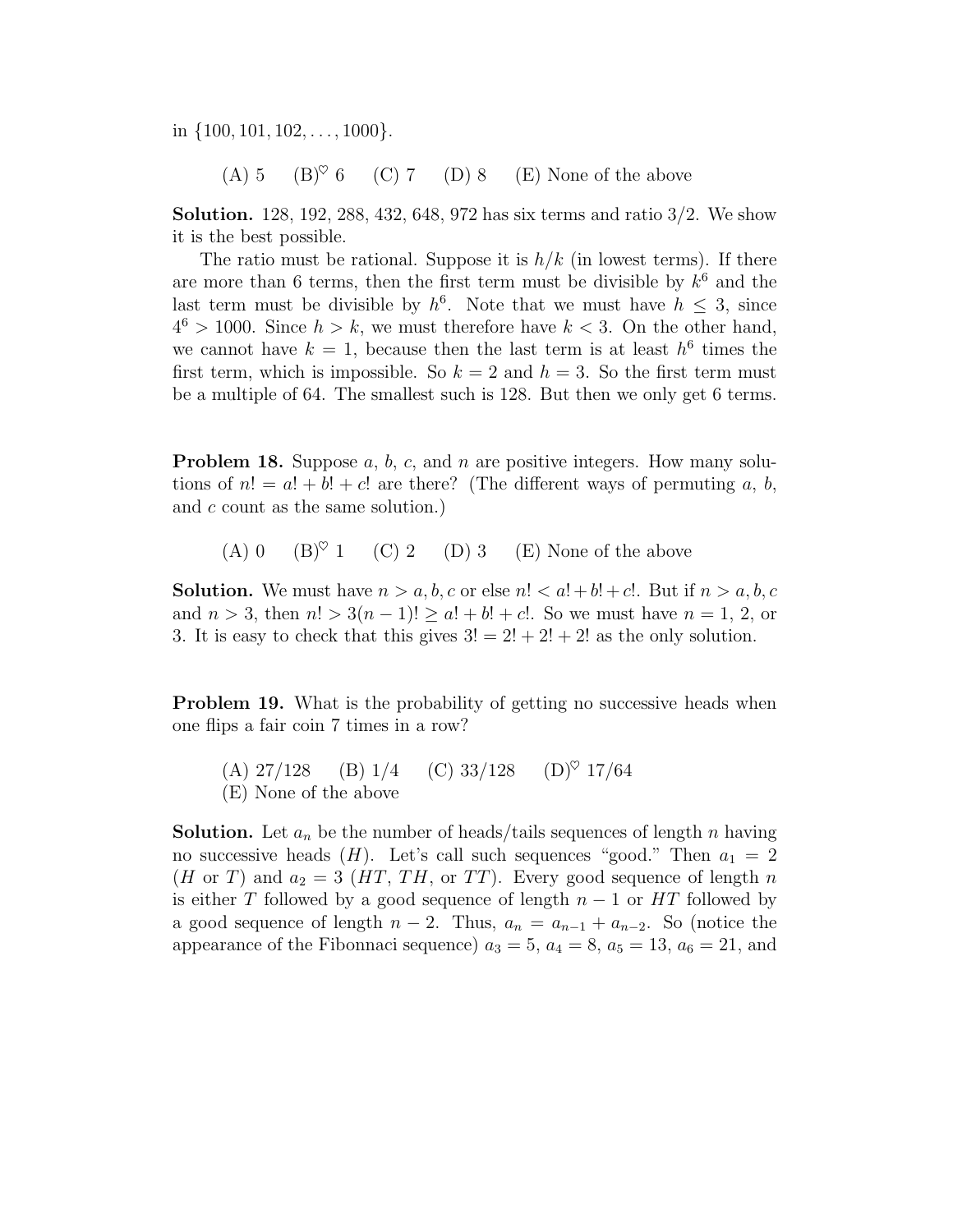$a_7 = 34$ . So the probability is  $34/2^7 = 17/2^6 = 17/64$ .

Problem 20. A major diagonal in a 4-dimensional hypercube goes from a vertex to the opposite vertex farthest from it. What is the smallest nonzero angle between two major diagonals? The angle is measured in the 4-dimensional space.



Solution. (This solution requires some knowledge of dot products.)

Consider the cube with the vertices  $(a_1, a_2, a_3, a_4)$  with all  $a_i = 0$  or 1. Then the major diagonals are all of the form

$$
\vec{u} = (\pm 1, \pm 1, \pm 1, \pm 1).
$$

If  $\vec{u} = (u_1, u_2, u_3, u_4)$  and  $\vec{v} = (v_1, v_2, v_3, v_4)$  are two diagonals and  $\theta$  is the angle between them then

$$
\cos \theta = \frac{(u, v)}{|u| |v|} = \frac{u_1 v_1 + u_2 v_2 + u_3 v_3 + u_4 v_4}{2 \cdot 2}
$$

since

$$
|u| = \sqrt{(\pm 1)^2 + (\pm 1)^2 + (\pm 1)^2 + (\pm 1)^2} = 2.
$$

The possibilities for the numerator  $\pm 1 \pm 1 \pm 1 \pm 1$  are 0,  $\pm 2$  and  $\pm 4$ . This gives  $\cos \theta = 0, \pm 1/2$  or  $\pm 1$ , hence  $\theta = 90^{\circ}, 60^{\circ}, 120^{\circ}, 0^{\circ}$  and  $180^{\circ}$ .

## 3 Hard Problems

Problem 21. Bob has a bag with two coins, one of them fair and one of them double-headed. He randomly chooses one of the coins from the bag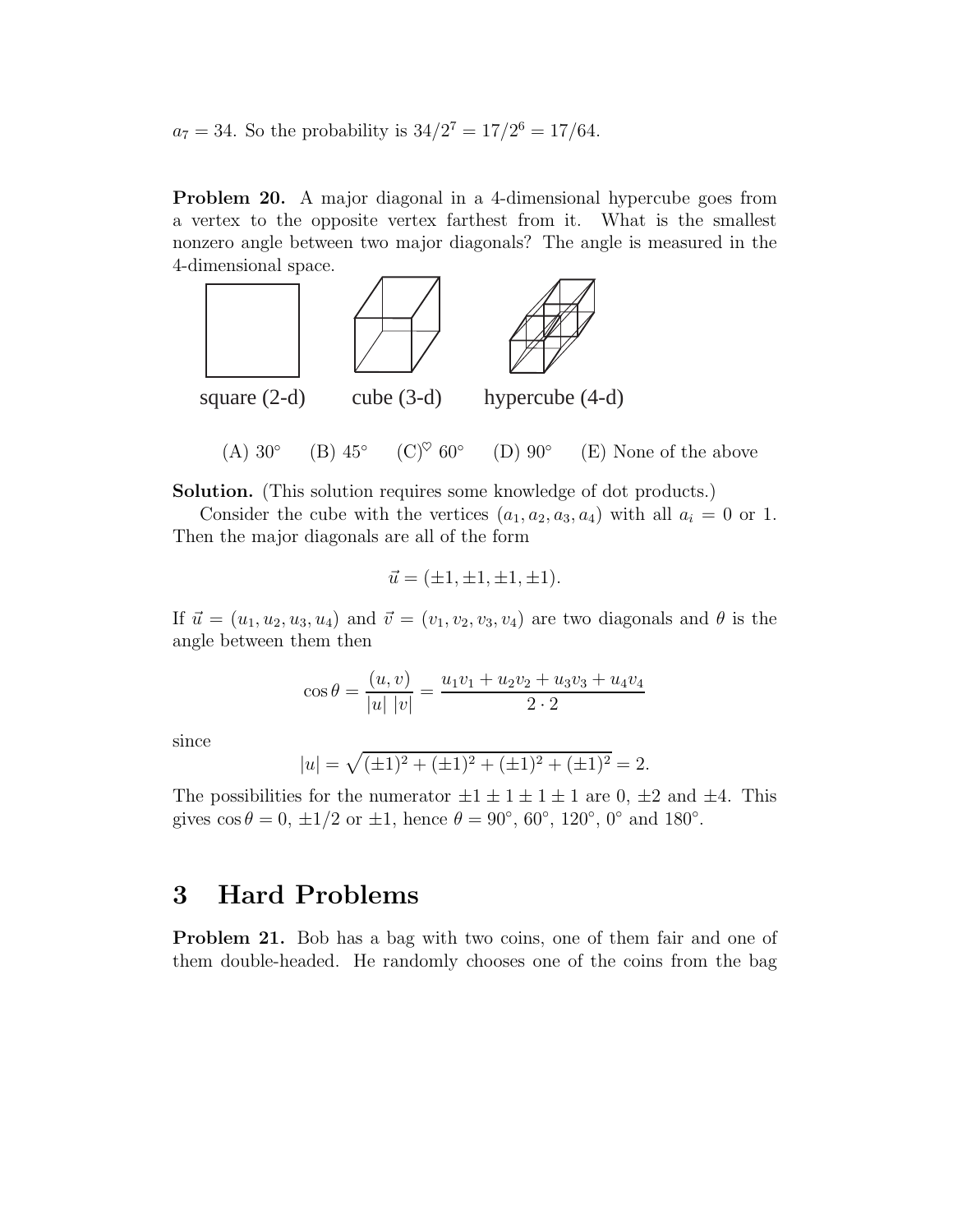and flips it three times. Given that it landed heads each time, what is the probability that it is the fair coin?

(A)  $\frac{1}{16}$  (B)<sup> $\heartsuit$ </sup>  $\frac{1}{9}$  (C)  $\frac{1}{8}$  (D)  $\frac{1}{4}$  (E) None of the above

**Solution.** Write  $P(A | B)$  for the probability that A is true given that B is true. (This is standard notation.) Then Bayes' Theorem says that

$$
P(A | B) = \frac{P(B | A) \cdot P(A)}{P(B)}.
$$

If we let  $A$  be "the chosen coin is fair" and  $B$  be "the coin comes up heads all three times," we may compute

$$
P(A \mid B) = \frac{\left(\frac{1}{8}\right) \cdot \left(\frac{1}{2}\right)}{\frac{1}{2} \cdot 1 + \frac{1}{2} \cdot \frac{1}{8}} = \frac{\frac{1}{16}}{\frac{9}{16}} = \frac{1}{9}.
$$

To save some computation, one may interpret Bayes' Theorem as saying that " $P(A | B)$  is proportional to  $P(B | A)$ " in the sense that the probability that the coin comes up heads three times if it was fair is  $1/8$ , while if it was double-headed is 1, and whence the probability that it is fair is  $\frac{1/8}{1/8+1} = \frac{1}{9}$  $\frac{1}{9}$ .

Problem 22. How many paths are there from A to B which do not pass through any vertex twice and which move only downwards or sideways, never up?



(A) 1024 (B) 2048 (C) 23040 (D)<sup> $\heartsuit$ </sup> 46080 (E) None of the above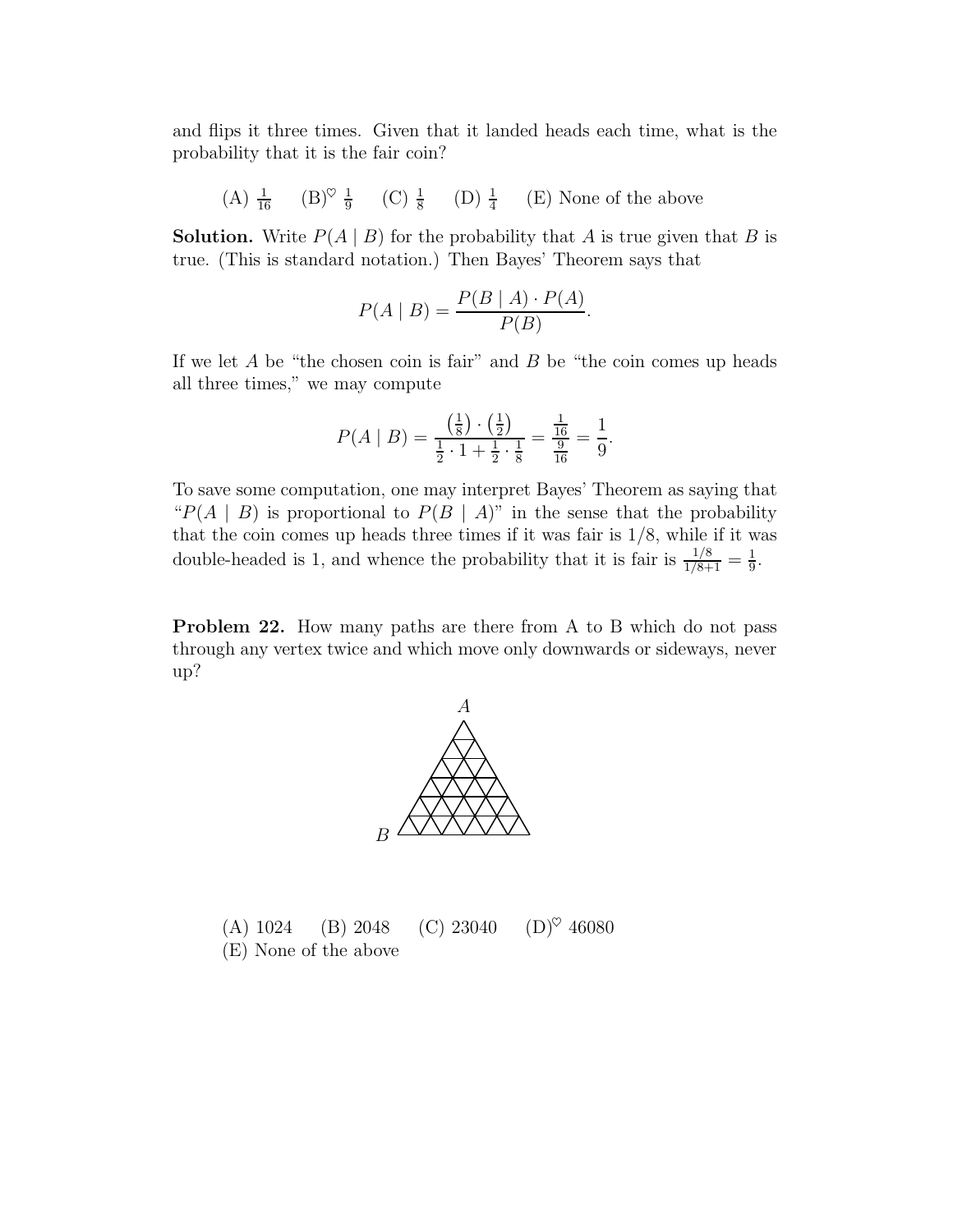**Solution.** If the large triangle has side n and top vertex A, let  $a_n$  be the number of ways of getting from A to the bottom row (the path stops as soon as it gets to the bottom row). Note that  $a_n$  is also the number of ways of getting from A to the bottom left-hand vertex, because having reached the bottom row there is only one allowed path to the bottom left-hand vertex. Obviously,  $a_1 = 2$ . (Also  $a_0 = 1$ .)

Now consider  $a_{n+1}$ . There are  $a_n$  ways to get to the bottom row but one. Now there is just one way of getting to any vertex on the bottom row and there are then 2 ways to get to the row below. So  $a_{n+1} = 2(n+1)a_n$ . Hence  $a_6 = 2^5 6! a_1 = 2^6 6!$ .

Problem 23. What is the remainder left upon dividing the binomial coefficient  $\binom{2006}{1118}$  by 13?

(A) 0, 1, or 2 (B) 3, 4, or 5 (C) 6, 7, or 8 (D) 9 or 10 
$$
(E)
$$
<sup>o</sup> 11 or 12

**Solution.** Let  $(a_n \cdots a_0)_p$  represent a number written in base p, with the digits  $0 \leq a_i < p$ . Then Lucas's theorem says that if p is prime,

$$
\begin{pmatrix} (a_n \cdots a_0)_p \ (b_n \cdots b_0)_p \end{pmatrix} \equiv \begin{pmatrix} (a_n)_p \ (b_n)_p \end{pmatrix} \cdots \begin{pmatrix} (a_0)_p \ (b_0)_p \end{pmatrix} \pmod{p}.
$$

In our case 2006 is  $(11, 11, 4)_{13}$  and 1118 is  $(6, 8, 0)_{13}$  in base 13. We may then compute

$$
\binom{2006}{1118} \equiv \binom{11}{6} \cdot \binom{11}{8} \cdot \binom{4}{0} \equiv 7 \cdot 9 \cdot 1 \equiv 11 \pmod{13}.
$$

**Problem 24.** Suppose a sequence  $a_0, a_1, \ldots$  is chosen randomly, with each  $a_i$  independently either +1 with probability 3/4 or -1 with probability 1/4. What is the probability that for some  $n \geq 0$ , we have  $\sum_{i=0}^{n}$  $a_i < 0$ ?

 $(A)^\heartsuit$  1/3 (B) 1/2 (C) 2/3 (D) 1 (E) None of the above

**Solution.** Generalize this problem so that  $+1$  appears with probability  $p \geq 1/2$ . Let  $C_n$  be the number of sequences of  $\pm 1$  of length  $2n$  such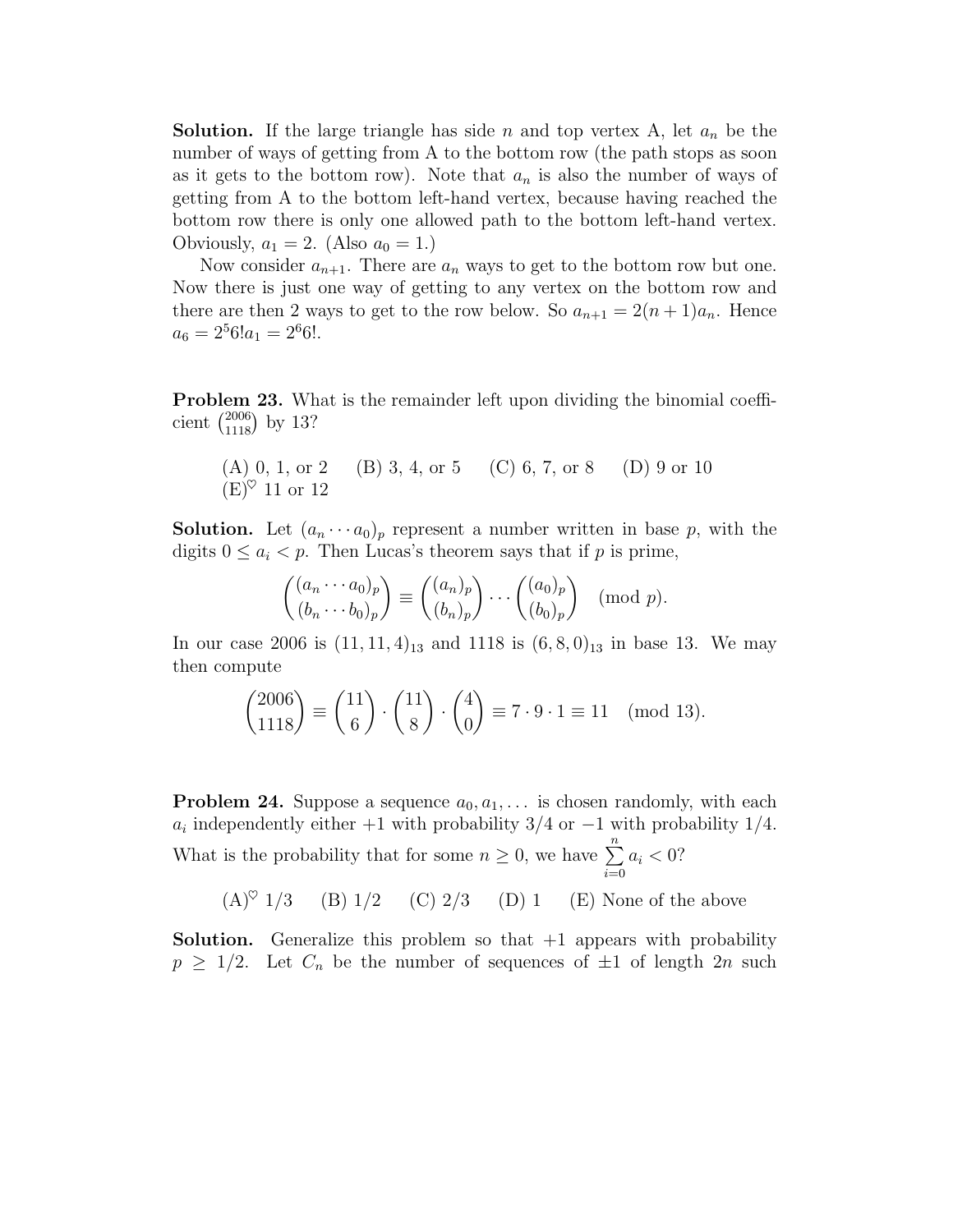that all partial sums satisfy  $\sum_{i=0}^{k} a_i \geq 0$ . These are commonly known as the Catalan numbers, but this solution will not assume prior knowledge of them. Then the probability we are looking for is  $\sum_n C_n p^n (1-p)^{n+1} =$  $(1-p) \cdot \sum_n C_n (p \cdot (1-p))^n = (1-p) \cdot f(p \cdot (1-p))$  for  $f(x) = \sum_n C_n x^n$ . Indeed, there are  $C_n$  sequences of length  $2n + 1$  such that  $\sum_{i=0}^{k} a_i \geq 0$ for  $k \leq 2n$  but are  $-1$  for  $k = 2n + 1$ ; in other words, there is a one-to-one correspondence between Catalan paths and sequences that have some partial sum negative.

 $\sum_{n} C_n x^n$ . To do this, we note that the Catalan numbers satisfy the recur-Thus we must find the Catalan numbers' generating function  $f(x) =$ rence  $C_0 = 1$  and  $C_{n+1} = \sum_{i=0}^{n} C_i C_{n-i}$ . (Take a Catalan sequence of length  $2(n+1)$  and let  $k > 0$  be the first partial sum  $\sum_{i=0}^{2k} a_i$  that equals 0, with perhaps  $k = n+1$ . Then the Catalan sequence looks like  $+1$ , a Catalan sequence of length  $k-1$ ,  $-1$ , and a Catalan sequence of length  $n+1-k$ .) It follows that the generating function f satisfies the function equation  $f(x) - 1 = x \cdot f(x)^2$ . Thus by the quadratic formula,  $f(x) = \frac{1 \pm \sqrt{1-4x}}{2x}$ ; one can check that the correct sign is −.

Plugging this into our relation earlier, we obtain  $(1-p) \cdot f(p \cdot (1-p)) =$  $(1-p) \cdot \frac{1-\sqrt{1-4p(1-p)}}{2p(1-p)} = (1-p) \cdot \frac{1-(2p-1)}{2p(1-p)} = \frac{1-p}{p}$ . Plugging in  $p = 3/4$ , we obtain 1/3. (Note that if  $p \leq 1/2$ , the sign of the square root is the opposite and one obtains 1.)

Problem 25. Boris wanders along a river and gets lost, two miles from home in one direction and three miles from his friend's house in the other, but he doesn't remember which is which. Every hour, Boris randomly and with equal probability chooses a direction and walks a mile in that direction (thus perhaps repeatedly walking along the same stretches of the river). He stops when he reaches one of the two homes. What is the probability that it is his own?

(A)  $1/2$  (B)  $2/3$  (C)  $3/4$  (D)  $4/5$  (E)<sup> $\heartsuit$ </sup> None of the above

Answer. 3/5

**Solution.** Let Boris's location at time t be  $a_t$  (measured in miles), with that  $a_0 = 0$ , his house at  $-2$ , and his friend's house at  $+3$ . Then the quantity  $a_t$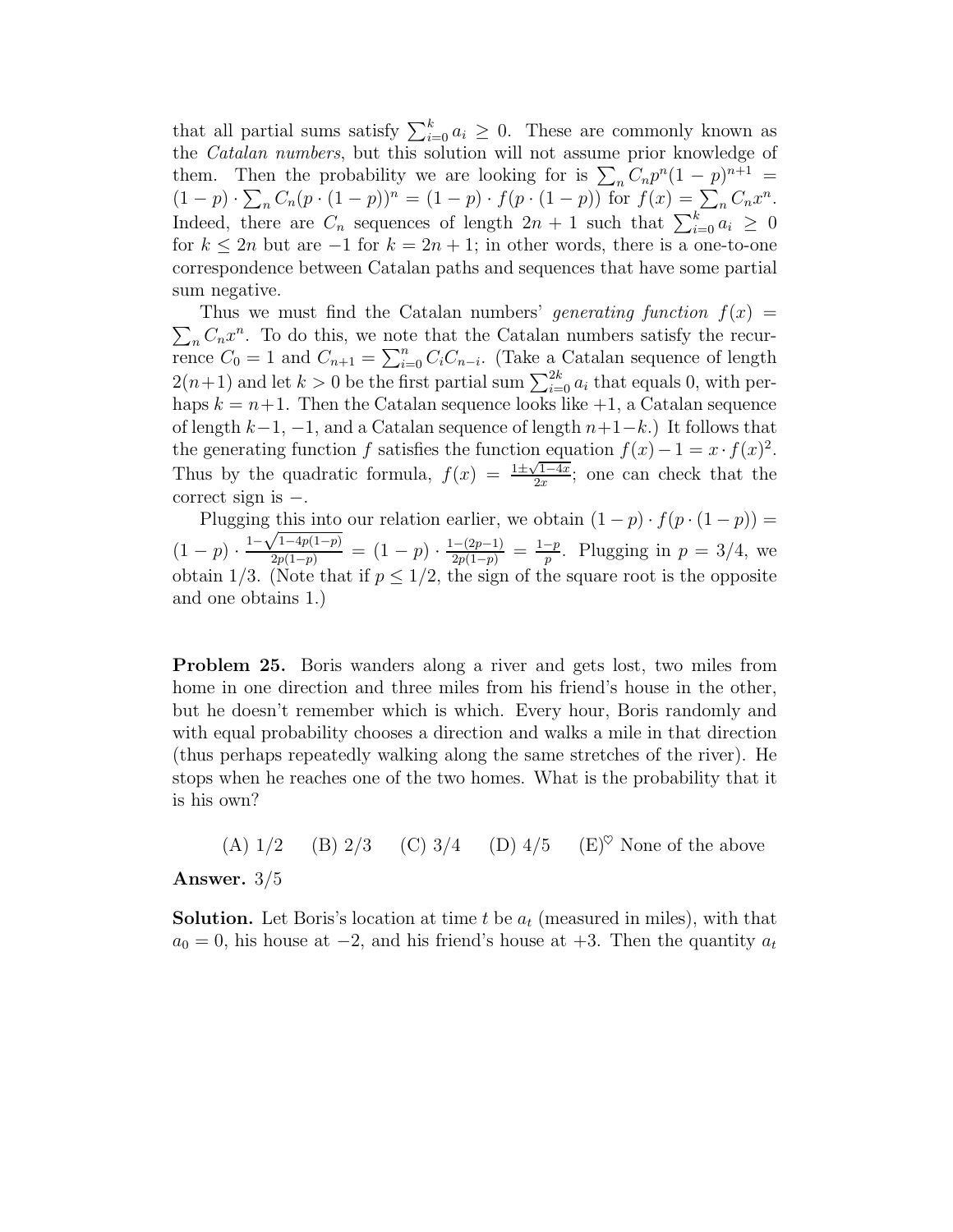is a *martingale*; i.e., the expectation  $E(a_t | a_s \text{ given}) = a_s \text{ if } s \leq t$ .

Suppose further that the first time  $a_t \in \{2, -3\}$  is for  $t = T$ . Then  $a_{\min(t,T)}$  is also a martingale. Suppose the probability that Boris reaches his own home is  $p$ . We may then solve

$$
E(a_T \mid a_0 = 0) = p \cdot (-2) + (1 - p) \cdot 3 = 0
$$

to obtain  $p = 3/5$ .

Second solution. One can show that the probability  $f(x, y)$  of reaching  $-x$  before y is  $y/(x + y)$ . Indeed,  $f(x, 0) = 0$ ,  $f(0, y) = 1$  and

$$
f(x,y) = \frac{y}{x+y} = \frac{1}{2} \cdot \frac{y+1}{x+y} + \frac{1}{2} \cdot \frac{y-1}{x+y}
$$
  
=  $\frac{1}{2}f(x-1, y+1) + \frac{1}{2}f(x+1, y-1).$ 

Third, more elementary solution. So, for when Boris is 2/5 away from his house and  $3/5$  from a friend's, let us put that on the number line where we will designate Boris' home as  $x = 0$  and his friend's house at  $x = 5$ . Let  $P(a = i)$  denote the probability that Boris will get home before he gets to his friend's house given that he is currently at  $x = i$ . Boris starts at  $x = 2$ . So,  $P(\text{Boris gets home}) = P(a = 2)$ .

So, we take the first two iterations. There is a 1/4 chance he goes to  $x = 0$ , 1/2 chance he goes to  $x = 2$ , and a 1/4 chance he ends up at  $x = 4$ . Then we reevaluate the probability.

$$
P(a = 2) = P(a = 0)/4 + P(a = 2)/2 + P(a = 4)/4.
$$

 $P(a = 0) = 1$ , obviously. Strategy: we need to find  $P(a = 4)$  in terms of  $P(a = 2)$ .

Examine  $P(a = 4)$  using one iteration of Boris' random walking.

$$
P(a = 4) = P(a = 3)/2 + P(a = 5)
$$

If he moves in the + direction, he ends up at his friend's, so  $P(a = 5) = 0$ .

$$
P(a=3) = P(a=2)/2 + P(a=4)/2
$$